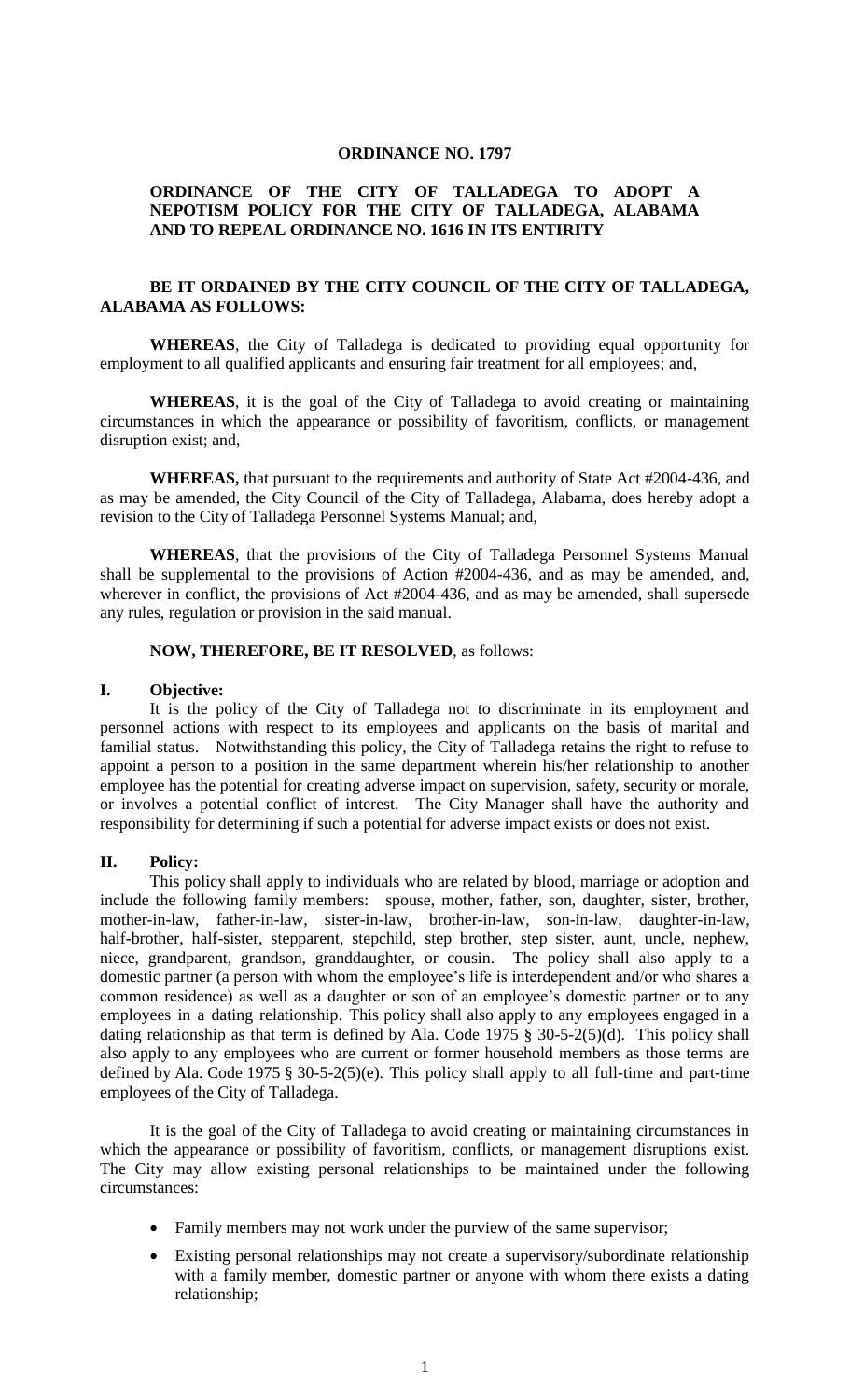- An employee may not supervise or evaluate a family member, domestic partner or anyone with whom there exists a dating relationship;
- The relationship will not create an adverse impact on work productivity or performance;
- The relationship may not cause an actual or perceived conflict-of-interest;
- Family members, domestic partners or anyone with whom there exists a dating relationship may not audit or review in any manner the individual's work.

For purposes of this policy, "supervisory employee" or "supervisor" means any employee, regardless of job description or title, having authority in the interest of the employer to hire, transfer, suspend, layoff, recall, promote, discharge, assign, reward, or discipline other employees, or responsibility to direct them if the exercise of this authority requires the use of independent judgment.

This policy must be considered when hiring, promoting or transferring any employees.

Should relationships addressed within this policy be identified with either candidates for employment or current employees the matter should be immediately reported to the Department Head and the Human Resources Director and the following policies and procedures will be followed:

- A determination will be made whether the relationship is subjected to the City of Talladega's Nepotism Policy based on the conditions described above by the Department Head and Human Resources Director.
- If the relationship is determined to fall within one or more of the conditions described in this policy, the Human Resources Director and the Department Head will consult with the affected employees and attempt to resolve the situation through the transfer of one employee to a new position or identifying some other action (i.e. Supervisory reassignment) which will correct the conflict or issue identified. If accommodations are not feasible the City Manager shall determine by seniority which employee must resign in order to resolve the situation.

The City of Talladega reserves the right to exercise appropriate managerial judgment to take such actions as may be necessary to achieve the intent of this policy. It is the responsibility of every employee to disclose in writing to the Department Head and Human Resources Director any potential or existing personal relationship which falls under the definitions provided in this policy. Employees who fail to disclose in writing personal relationships covered by this policy will be subject to disciplinary action up to and including termination of employment.

In the event the City Manager is related to an employee of the City of Talladega who is appealing a disciplinary action, the City Manager will recuse himself/herself from the appeal process.

# **III. Records**

The Human Resources Director is hereby authorized and directed to draft such forms as are required to assure compliance with the terms of this ordinance.

## **IV. Severability**

If any section or provision of this ordinance, including but not limited to the provisions of the City of Talladega Personnel Systems Manual, be declared invalid or unconstitutional by a judgment or decree of a court of competent jurisdiction, such judgment or decree shall not affect the remaining sections or provisions of this ordinance, which shall remain in full force and effect.

# **V. Effective Date**

This ordinance shall take effect immediately upon its passage and publication as provided by law. Upon publication of this ordinance, Ordinance No. 1616 is hereby repealed.